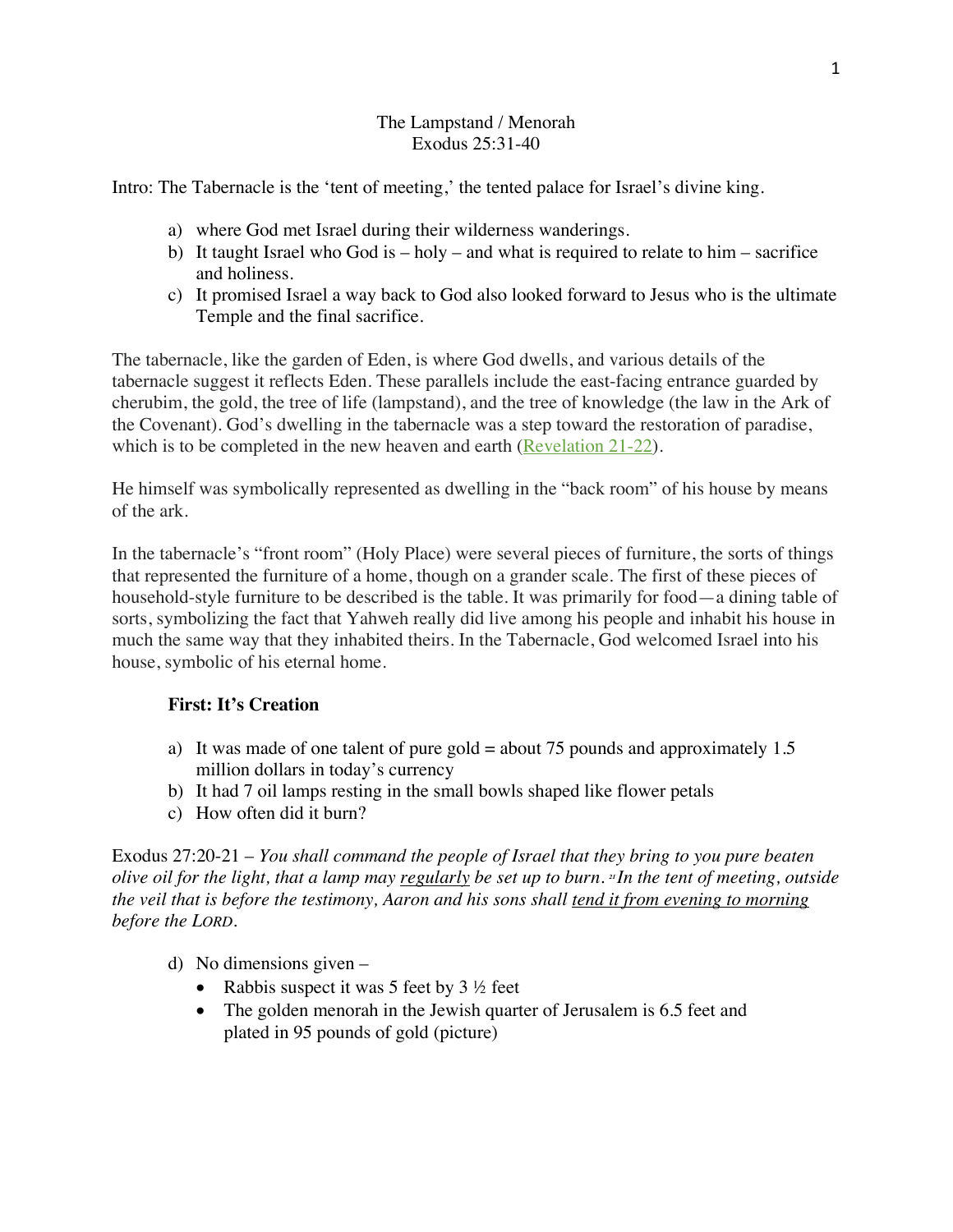The closer we get to the Holy of Holies, the more valuable the metals used to create items. We have moved from silver on the curtains, to bronze on the altar and laver and are now seeing gold in the table of shewbread, the lampstand and the altar of incense

## **Second: It's Purpose**

- a) There was no natural source of light in the Holy Place
- b) It lit the way for the priests to
	- Eat the shewbread
	- Care for the altar of incense
	- Make his way through the Holy Place into the Holy of Holies

The closer we get to the Holy of Holies, the more valuable the metals used to create items. We have moved from silver on the curtains, to bronze on the altar and laver and are now seeing gold in the table of shewbread, the lampstand and the altar of incense

c) It represented God who led Israel through the darkness

1 John 1:5 - *God is light, and in him is no darkness at all*

Psalm 104:1-2 - *You are clothed with splendor and majesty, covering yourself with light as with a garment*

Daniel 2:22 - *he reveals deep and hidden things; he knows what is in the darkness, and the light dwells with him.*

The Holy Place was a naturally dark place to which God gave light

Genesis 1:1-3 - *In the beginning, God created the heavens and the earth. <sup>2</sup> The earth was without form and void, and darkness was over the face of the deep. And the Spirit of God was hovering over the face of the waters. <sup>3</sup> And God said, "Let there be light," and there was light.*

d) It represented Israel

Isaiah 49:6 - *I will make you as a light for the nations, that my salvation may reach to the end of the earth."*

The Menorah has become symbolic of Israel as a nation. Jerusalem's fall in 70 A.D. was celebrated by Titus Vespasion as a great victory and a commemorative arch was erected in Rome to mark the occasion. In this picture you see on the triumphal Arch of Titus, in Rome, celebrating the Roman victory over the Jews and the Roman soldiers carrying off the Temple Menorah.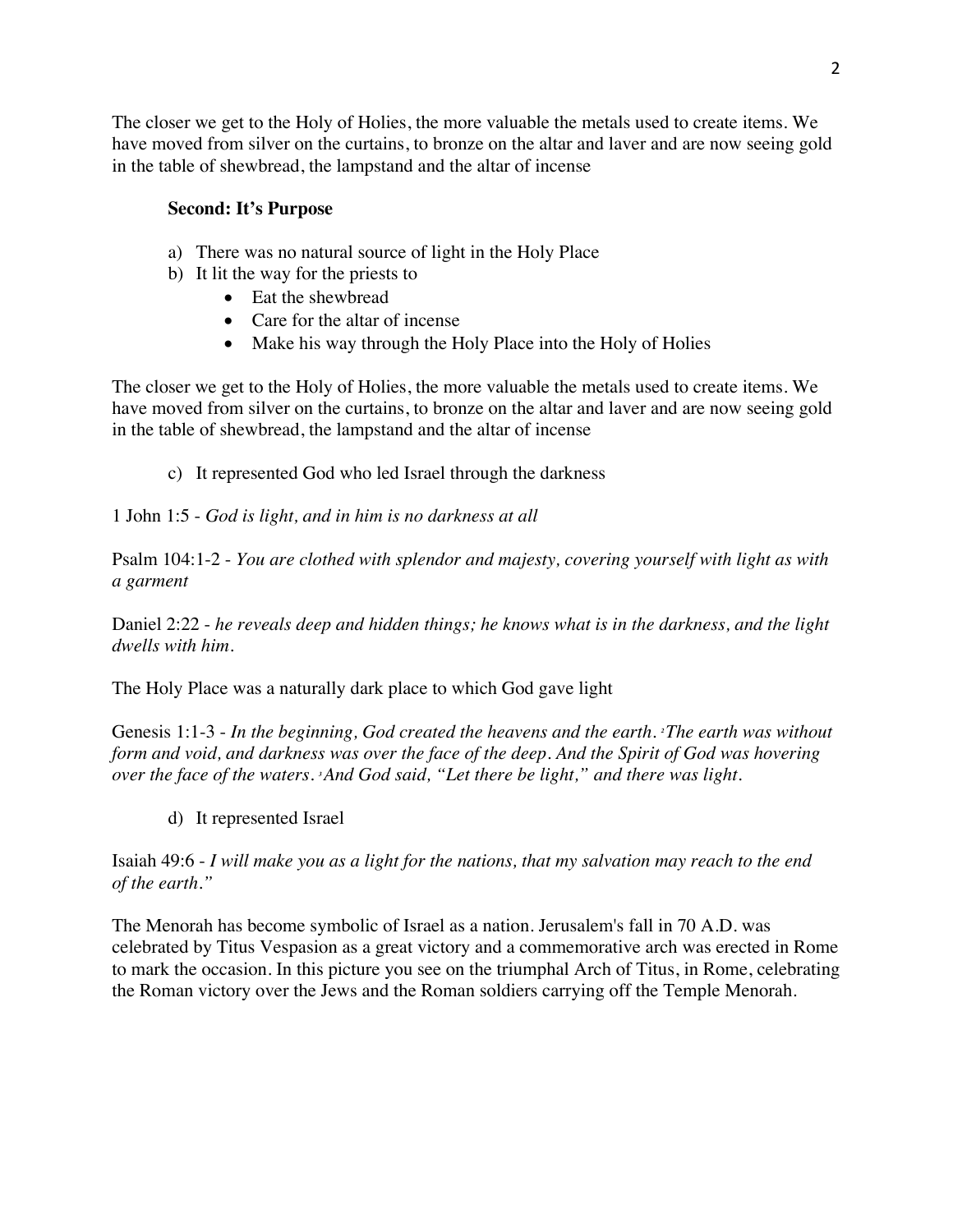



Psalm 119:105 - *Your word is a lamp to my feet and a light to my path.*

Psalm 18:28 - *For it is you who light my lamp; the LORD my God lightens my darkness.*

Proverbs 6:23a - *For the commandment is a lamp and the teaching a light…*

#### **Third: It's Fulfilment in Jesus**

CONSTRUCTION OF THE CONSTRUCTION

a) Jesus is the true tabernacle. John 1:14 tells us that "the Word became flesh and *dwelt* [Gk. σκηνόω] among us," and the Greek translation of "*tent* of meeting" is σκηνὴ μαρτυρίου (Ex. 33:7). In other words, when Jesus became the God-man he "tabernacled" among us. (And of course Jesus spoke about "the temple of his body" [John 2:19, 21], and Paul taught that because we are united to the risen Messiah "we are the temple of the living God" [2 Cor. 6:16].)

b) Jesus's body is the curtain ripped in two that brings us to the holy presence of God.

*"Therefore, brothers, since we have confidence to enter the holy places by the blood of Jesus, by the new and living way that he opened for us through the curtain, that is, through his flesh. . . ."*  (Heb. 10:19-20). (See also Matthew 27:51: "the curtain of the temple was torn in two, from top to bottom.")

c) Jesus is the great high priest over the house of God.

*". . . and since we have a great priest over the house of God, let us draw near with a true heart in full assurance of faith, with our hearts sprinkled clean from an evil conscience and our bodies washed with pure water."* (Heb. 10:21-22)

d) Jesus is the full and final sacrifice.

*"Behold, the Lamb of God, who takes away the sin of the world!"* (John 1:29).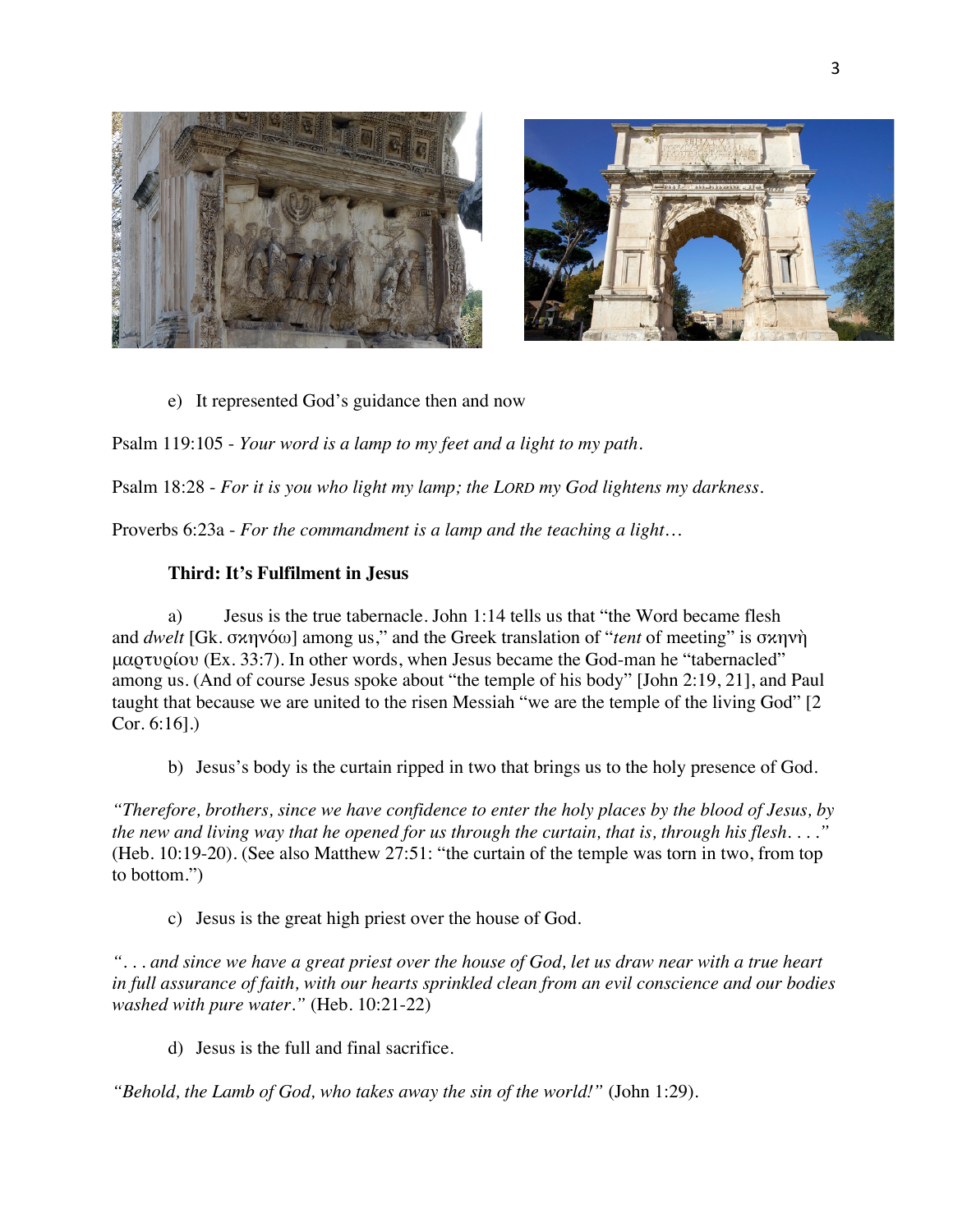*". . . We have been sanctified through the offering of the body of Jesus Christ once for all. . . . Christ had offered for all time a single sacrifice for sins . . . By a single offering he has perfected for all time those who are being sanctified."* (Heb. 10:10, 12, 14

e) Christ is the light of the world

John 8:12 - *"I am the light of the world. Whoever follows me will not walk in darkness, but will have the light of life."*

Revelation 21:23-24 - *And the city has no need of sun or moon to shine on it, for the glory of God gives it light, and its lamp is the Lamb. <sup>2</sup>By its light will the nations walk, and the kings of the earth will bring their glory into it, <sup>25</sup> and its gates will never be shut by day—and there will be no night there.*

## **Fourth: Our Application**

Ephesians 5:14 - *Awake, O sleeper, and arise from the dead, and Christ will shine on you.*

1 John 1:7 *- But if we walk in the light as He is in the light, we have fellowship with one another, and the blood of Jesus Christ His Son cleanses us from all sin* 

Ephesians 5:8 *- For you were once darkness, but now you are light in the Lord. Walk as children of light*

Philippians 2:15 *- that you may become blameless and harmless, children of God without fault in the midst of a crooked and perverse generation, among whom you shine as lights in the world,*

Matthew 5:16 *- "Let your light so shine before men, that they may see your good works and glorify your Father in heaven.*

1 Peter 2:9 *- But you are a chosen generation, a royal priesthood, a holy nation, His own special people, that you may proclaim the praises of Him who called you out of darkness into His marvelous light;*

*Matthew 5:14 - "You are the light of the world. A city that is set on a hill cannot be hidden*

Revelation 1:20 – *…the seven lampstands are the seven churches.*

Revelation 1:11 - *"Write what you see in a book and send it to the seven churches, to Ephesus and to Smyrna and to Pergamum and to Thyatira and to Sardis and to Philadelphia and to Laodicea."*

Each local church is a lampstand. The lampstand in the Old Testament was only one, whereas the lampstands in the New Testament are many. The seven lampstands in Revelation 1 are the multiplication of the one lampstand in Exodus 25. The local churches are the reproductions and extensions of Christ. They and Christ are the same in nature (gold), in form (a stand), and in function (shining). Because of this, the lampstands are also identical to one another; there is no way to distinguish one from the other. As Christ grows in His believers, He transforms them